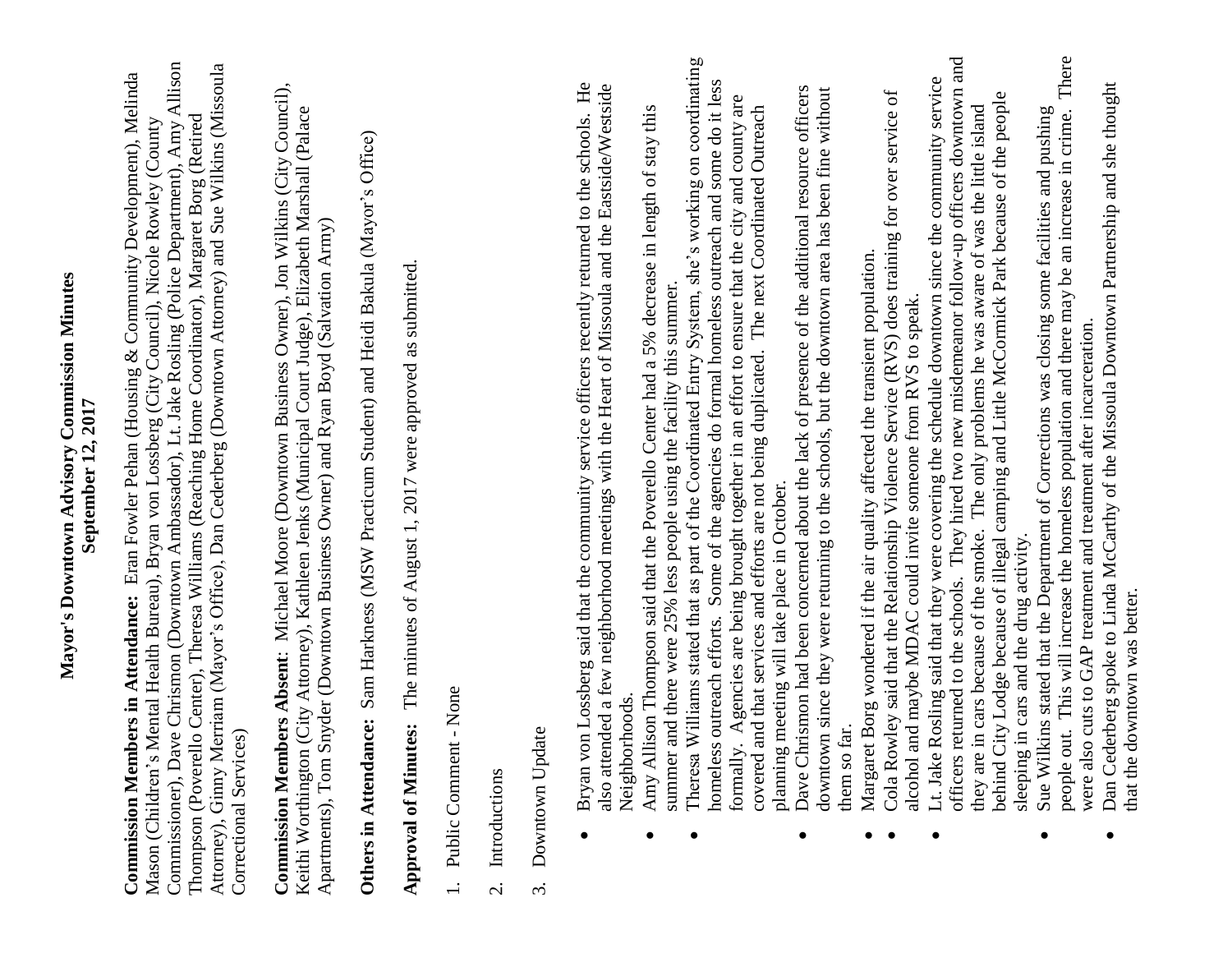- Dave Chrismon said that he had great help and service from the HOT Team and 911 when he was Dave Chrismon said that he had great help and service from the HOT Team and 911 when he was working on a problem near a business downtown with a homeless individual. working on a problem near a business downtown with a homeless individual
	- Amy Allison Thompson is worried about an influx of homeless people with all the cuts that Sue Amy Allison Thompson is worried about an influx of homeless people with all the cuts that Sue Wilkins mentioned in the correctional system. She will have a larger case load. Wilkins mentioned in the correctional system. She will have a larger case load.
- Center will now match individuals with what their specific need is instead of treating all individuals Center will now match individuals with what their specific need is instead of treating all individuals Theresa Williams said that the cuts would affect the coordinated entry system. The Mental Health Theresa Williams said that the cuts would affect the coordinated entry system. The Mental Health with all the same services. with all the same services.
	- Melinda Mason added that targeted case management will be eliminated under the cuts. Melinda Mason added that targeted case management will be eliminated under the cuts.
- Sue Wilkins stated that there would be cuts for youth services and placement of youth in treatment. Sue Wilkins stated that there would be cuts for youth services and placement of youth in treatment.
- Progressive National Approaches 4. Progressive National Approaches  $\vec{r}$
- several grants. Eran will review scoring and try to do better next time. In FY18 there will be cuts to programs. It was very clear that those that have strong advocates get the grants. California received several grants. Eran will review scoring and try to do better next time. In FY18 there will be cuts to programs. It was very clear that those that have strong advocates get the grants. California received Eran Pehan said that the city did not get the SAMHSA grant, awards went to other very large state Eran Pehan said that the city did not get the SAMHSA grant, awards went to other very large state the HOME program and the CDBG program and it's hard to know what will happen. the HOME program and the CDBG program and it's hard to know what will happen.
	- Theresa Williams added that there would be a coordinated outreach plan to try and figure out how to Theresa Williams added that there would be a coordinated outreach plan to try and figure out how to fill the gaps.  $\bullet$
- New Business 5. New Business  $\dot{\delta}$
- Working Group Updates 6. Working Group Updates  $\acute{\circ}$
- Crisis/drop-in/warming center See Progressive National Approaches above for SAMHSA Crisis/drop-in/warming center - See Progressive National Approaches above for SAMHSA information.  $\bullet$
- Alcohol retail sales reduction Alcohol retail sales reduction  $\bullet$
- Margaret Borg stated that to really get any further on alcohol retail sales reduction there needs to Margaret Borg stated that to really get any further on alcohol retail sales reduction there needs to be a Native American presence on MDAC. MDAC needs their insight. be a Native American presence on MDAC. MDAC needs their insight.
- Education and public advocacy Nothing new to report.  $\bullet$  Education and public advocacy – Nothing new to report.  $\bullet$
- Evaluation of the commission's progress  $\bullet$  Evaluation of the commission's progress  $\bullet$
- find a model for assessment. He said that he would look at the downtown ambassador statistics find a model for assessment. He said that he would look at the downtown ambassador statistics - Dan Cederberg said that the committee tasked with coming up with an evaluation tool did not Dan Cederberg said that the committee tasked with coming up with an evaluation tool did not and use those to build an assessment tool. Recent statistics were handed out at the meeting. and use those to build an assessment tool. Recent statistics were handed out at the meeting.
- Discussion of additional members in key areas Nothing new to report. 7. Discussion of additional members in key areas – Nothing new to report.  $\overline{r}$ .

Heidi Bakula, Executive Assistant Heidi Bakula, Executive AssistantRespectfully Submitted, Respectfully Submitted,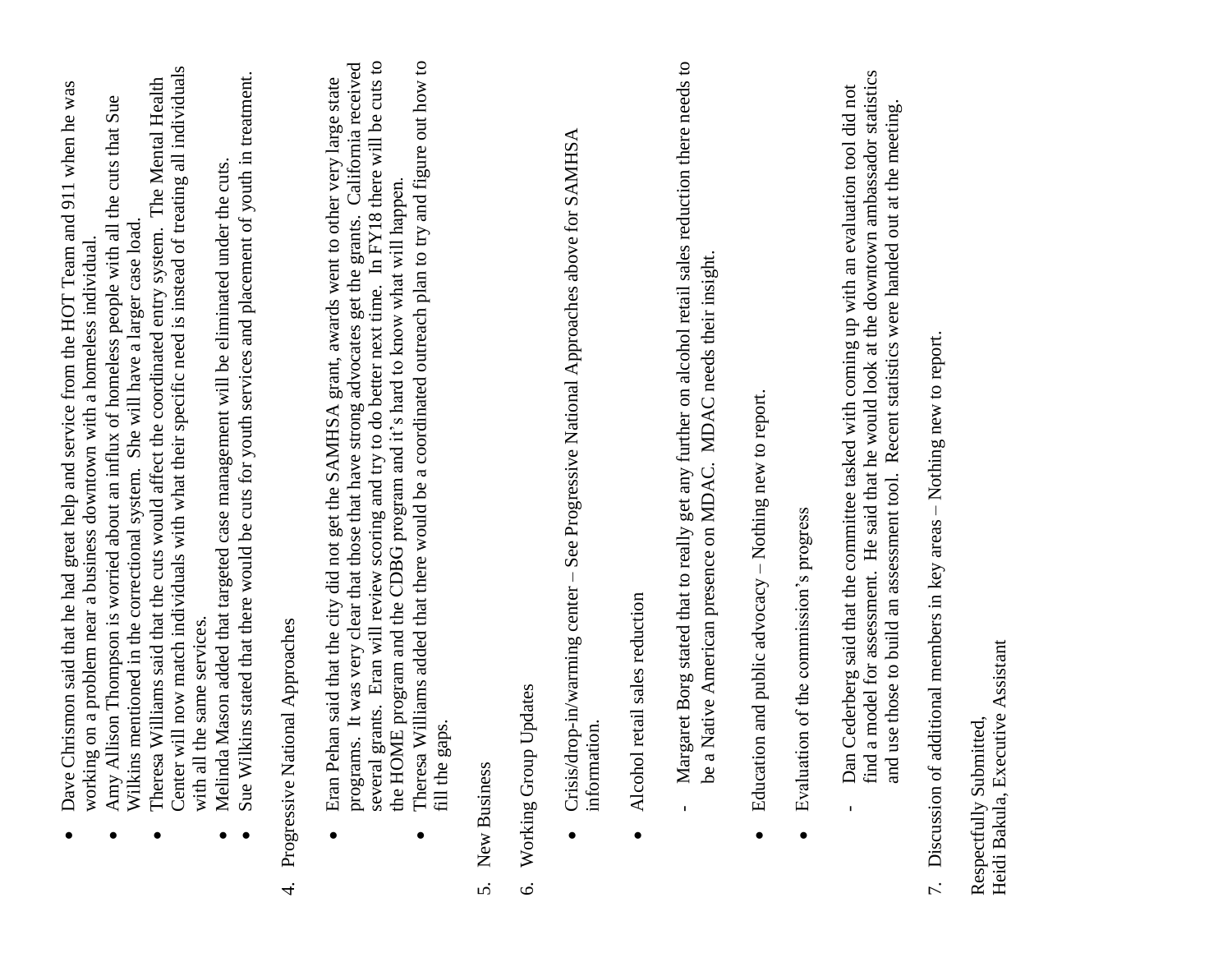|              |                |                                    | 2017 Downtown Ambassador Statistics |          |          |                 |                 |               |            |
|--------------|----------------|------------------------------------|-------------------------------------|----------|----------|-----------------|-----------------|---------------|------------|
|              |                |                                    |                                     |          |          |                 |                 |               |            |
|              | Individuals    | <b>izen or</b><br>Assist<br>Citize | Panhandlers                         | Bikes on | Assist   | <b>Business</b> |                 |               | Bill       |
| Month        | <b>Moved</b>   | Visitor                            | & Transients                        | Walks    | Police   | Contact         | <b>Graffiti</b> | Misc<br>E     | Postings   |
| Jan          |                | 54                                 | $\mathcal{L}$                       | 36       |          | 268             | o               | N             | 21         |
| Feb          |                | 65                                 | 160                                 | 82       |          | 296             |                 | $\Xi$         | <u>ခု</u>  |
| ā            | g              | 153                                | 295                                 | 160      | ဖ        | 414             | $\mathbf{1}$    | $\frac{9}{4}$ | 23         |
| ă            | 4              | 368                                | 259                                 | 174      | 4        | 255             | G9              | 147           | 72         |
| Nay          | $\frac{5}{1}$  | 952                                | 326                                 | 250      | 4        | 293             | $\frac{4}{3}$   | 102           | 59         |
| Su           | Œ              | 2123                               | 299                                 | 286      | ဖ        | 174             | 9               | 9             | 96         |
|              |                | 1830                               | 265                                 | 249      |          | 149             | 5               | ಸ             | 5          |
| Aug          | $\frac{8}{11}$ | 2199                               | 306                                 | 249      |          | 208             | ශී              | 51            | 51         |
| Sept         |                |                                    |                                     |          |          |                 |                 |               |            |
| <u>oct</u>   |                |                                    |                                     |          |          |                 |                 |               |            |
| $\geq$       |                |                                    |                                     |          |          |                 |                 |               |            |
| Dec          |                |                                    |                                     |          |          |                 |                 |               |            |
| <b>TOTAL</b> | 8              | 744                                | 1981                                | 1486     | 88<br>29 | <b>2057</b>     | 294             | 412           | <b>SOF</b> |
|              |                |                                    |                                     |          |          |                 |                 |               |            |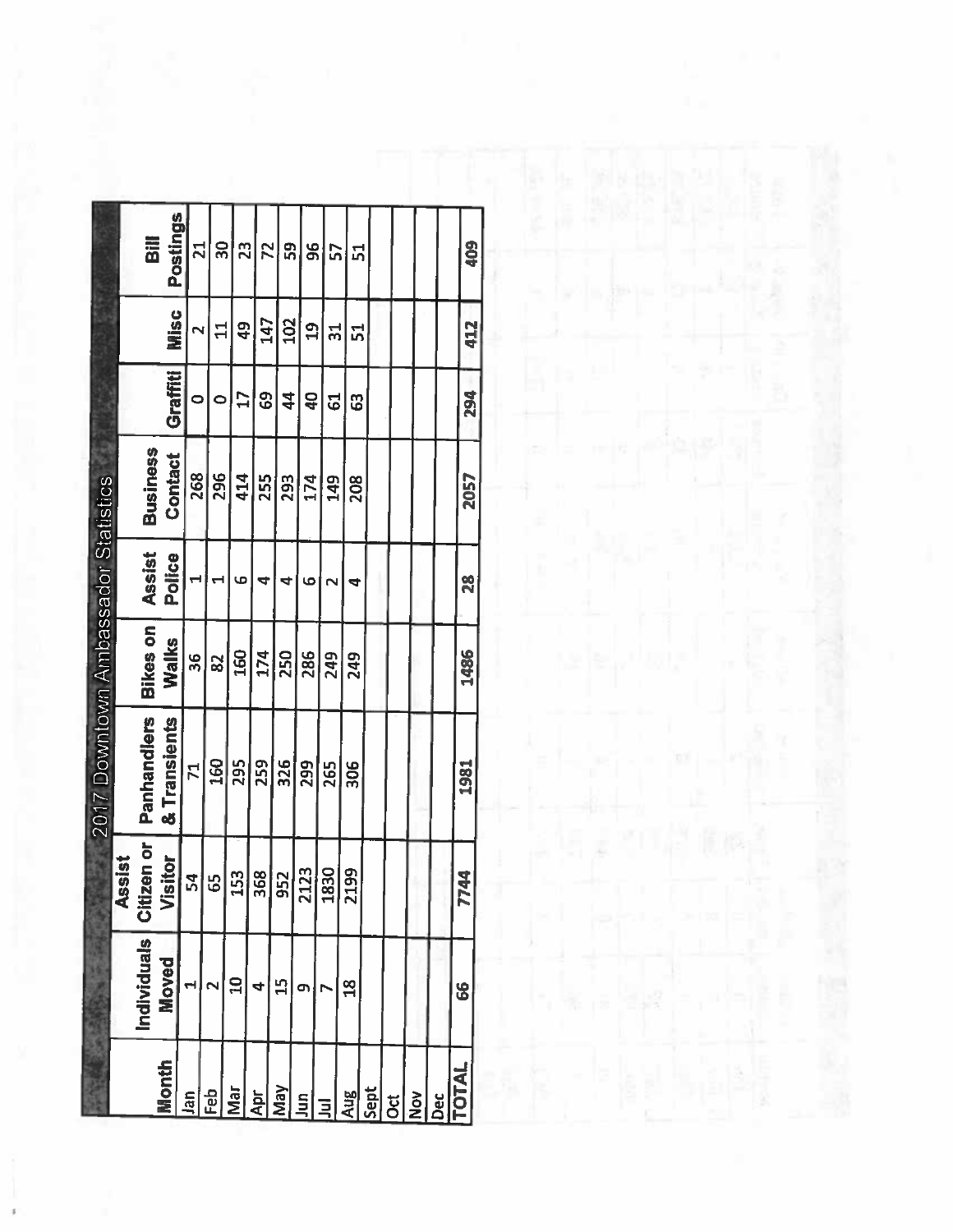|                            | <b>Total</b>    | Hours             | 483.5     | 527.75    | 676.25        | 402.25         | 429.5               | 405.25                  | 390.25             | 432+120       |      |   |     |     |              |
|----------------------------|-----------------|-------------------|-----------|-----------|---------------|----------------|---------------------|-------------------------|--------------------|---------------|------|---|-----|-----|--------------|
|                            | Days in         | Zone <sub>2</sub> |           |           | $\frac{2}{3}$ | ၈              | 9                   | 5                       | $\ddot{\circ}$     |               |      |   |     |     |              |
|                            | Days in         | Zone <sub>1</sub> | 17        | <u>ღ</u>  | $\mathbf{r}$  | $\mathbf{r}$   | 12                  | 12                      | $\frac{1}{2}$      | $17 + 6$      |      |   |     |     |              |
|                            |                 | <b>Ramps</b>      | 308       | 216       | 86<br>R       | $\bullet$      | 0                   | 0                       | 0                  | 0             |      |   |     |     |              |
|                            | <b>Yards of</b> | Garbage           | 0.08      | က         | 12.48         | 6.08           | 6.88                | 7.84                    | 7.36               | $8.4 + 5.28$  |      |   |     |     |              |
| 2017 Clean Team Statistics | <b>Alleys</b>   | Cleaned           | m         | 5         | 33            | <u>က</u>       | ဗ္တ                 | $\frac{8}{2}$           | 88<br>20           | <u>က</u>      |      |   |     |     |              |
|                            | Cans            | Cleaned           | 0         | 0         | o             | 0              | 0                   | c                       |                    | $\bullet$     |      |   |     |     |              |
|                            |                 | Poles             | 32        | 295       | 24            | 201            | $\frac{25}{2}$<br>Φ | $\overline{\mathbf{z}}$ | $\frac{1}{2}$<br>N | $\frac{2}{2}$ |      |   |     |     |              |
|                            | <b>Grates/</b>  | granite           | $\bullet$ | 0         |               | 0              | 0                   |                         |                    | 0             |      |   |     |     |              |
|                            | <b>Grates/</b>  | cleaned           | $\bullet$ | $\bullet$ | 0             | $\overline{2}$ | 103                 | <u>ක</u>                | 96                 | $\mathbf{z}$  |      |   |     |     |              |
|                            |                 | <b>Month</b>      | Jan       | Feb       | Mar           | Apr            | <b>May</b>          | $\overline{5}$          | $\overline{5}$     | <b>Aug</b>    | Sept | Ö | Nov | Dec | <b>TOTAL</b> |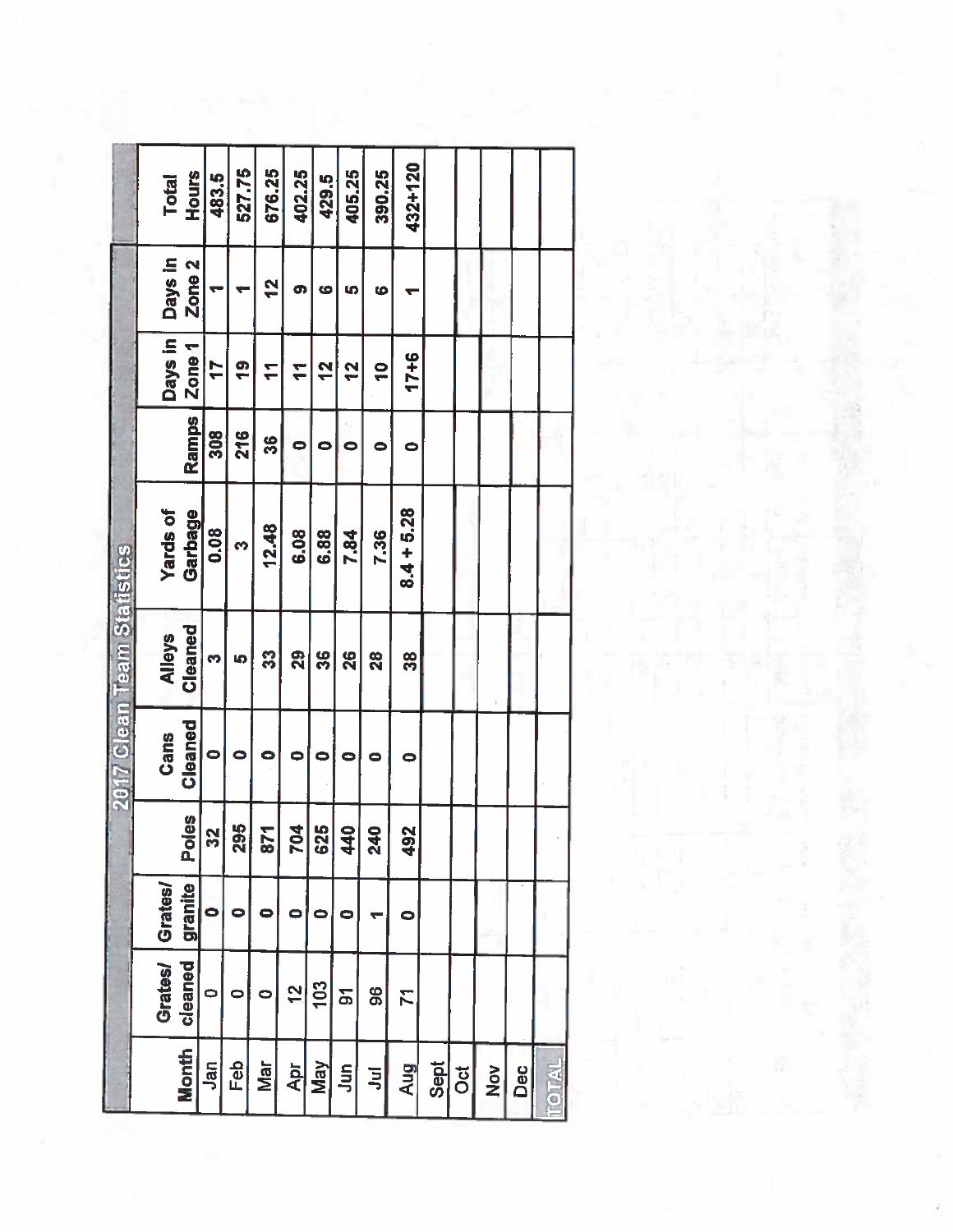| 3,055<br>423<br>293<br>320<br>$\ddot{ }$<br>171<br>547<br>461<br>105<br>273<br>228<br>23<br>3,950<br>16<br>635<br>S3<br>479<br>88<br>130<br>n<br>129<br>393<br>ø<br>42<br>106<br>325<br>154<br>799<br>$\mathbb{Z}$<br>454<br>$\overline{r}$<br>$\overline{76}$<br>÷<br>77<br>↔<br>17<br>m.<br>$\overline{ }$<br>้เก<br>88<br>45<br>101<br>27<br>18<br>505<br>$\mathbf{r}$<br>78<br>$\ddot{ }$<br>m<br>₩<br>G<br>$\mathbb{Z}^2$<br>$\sim$<br>S6<br>89<br><u>ទ</u><br>$\blacksquare$<br>$\mathbf{a}$<br>126<br>546<br>83<br>⊣<br>$\overline{\phantom{0}}$<br>w<br>4<br>$\frac{3}{12}$<br>$\mathbf{r}$<br>$\overline{5}$<br>86<br>$\sim$<br>₩<br>$\sim$<br>$\blacklozenge$<br>$\sim$<br>$\mathbf{\mathsf{N}}$<br>46<br>8<br>58<br>∣ຊ<br>$\mathbf{a}$<br>488<br>8<br>m<br>$\overline{10}$<br>75<br>16<br>26<br>e<br>4<br>\$<br>$\mathbf{N}$<br>56<br>78<br>13<br>123<br>543<br>23<br>$\mathbf{r}$<br>\$<br>$\mathbf{z}$<br>82<br>⊣<br>4<br>$\mathbf{r}$<br>$\mathbf{N}$<br>8<br><u>ទី</u><br>$\frac{16}{1}$<br>478<br>98<br>119<br>N<br>$\Xi$<br>53<br>4<br>o<br>$\overline{12}$<br>$\frac{3}{4}$<br>N<br>\$<br>N<br>8<br>$\tilde{\phantom{a}}$<br>14<br>144<br>611<br>$\mathbf{N}$<br>$\overline{\mathbf{r}}$<br>S,<br>2<br>86<br>$\overline{\phantom{0}}$<br>r<br>Z<br>N<br>4<br>$\overline{a}$<br>ω<br>n,<br>S<br>$30^{\circ}$<br>52<br>15<br>293<br>106<br>48<br>Z<br>83<br>$\blacktriangleright$<br>◆<br>õ<br>Lŋ,<br>21<br>$\overline{17}$<br>S<br>8<br>$\mathbf{r}$<br><b>SP</b><br>127<br>ួ<br>$\frac{6}{7}$<br>74<br>$\blacksquare$<br>$\blacklozenge$<br>SS <sub>1</sub><br>$\overline{31}$<br>26<br>339<br>65<br>$\blacksquare$<br>79<br>$\frac{1}{3}$<br>29<br>$\sim$<br>٠<br>↤<br>8<br>$\mathbf{N}$<br>72<br>LO <sub>2</sub><br>$\sharp$<br>106<br>486<br>S<br>$\blacktriangleright$<br>S3<br>œ<br>8<br>48<br>$\sim$<br>4<br>58<br>Ф<br>Z<br>$\mathbf{\tilde{N}}$<br>$\overline{30}$<br>28<br>$\frac{1}{2}$<br>364<br>$\mathbf{S}$<br>8<br>N<br>$\overline{18}$<br>55<br>24<br>₩<br>w<br>$\overline{\phantom{0}}$<br>47<br>17<br>$\ddot{ }$<br>55<br>N<br>$\overline{17}$<br>$\mathbf{r}$<br>15<br>$\overline{10}$<br>$\sim$<br>$\bullet$<br>411<br>$\overline{z}$<br>\$<br>$\mathbf{a}$<br>$\mathbf{H}$<br>$\frac{4}{5}$<br>$\frac{4}{5}$<br>77<br>4<br>$30^{\circ}$<br>$\overline{\mathbf{a}}$<br>12<br>$\overline{a}$<br>$\mathbf{a}$<br>នី<br>347<br>$\overline{10}$<br>$\frac{1}{4}$<br>16<br>16<br>37<br>43<br>29<br>$\overline{\phantom{a}}$<br>$\sigma$<br>$\Xi$<br>17<br>16<br>18<br>370<br>$\overline{17}$<br>$\overline{1}$<br>$\ddot{ }$<br>$\mathbf{a}$<br>$\overline{30}$<br>$\overline{17}$<br>$\overline{\phantom{0}}$<br><b>G2</b><br>\$<br>$\blacksquare$<br>33<br>15<br>$\ddot{a}$<br>o<br>$\ddot{ }$<br>241<br>$\mathfrak{A}$<br>23<br>N<br>$\overline{\phantom{0}}$<br>$\frac{9}{10}$<br>$\overline{10}$<br>$\frac{45}{3}$<br>$\frac{1}{2}$<br>$\mathbf{N}$<br>÷<br>Ħ<br>$\mathbf{L}$<br>24<br>26<br>27<br>$\frac{16}{1}$<br>474<br>$\blacksquare$<br>27<br>46<br>29<br>$\frac{15}{11}$<br>$\overline{31}$<br>75<br>$\boldsymbol{\mathcal{S}}$<br>m<br>Evidence/Property Pickup<br>Abandoned Vehicles, etc.<br>Animal Control Issues<br>Citizen Assistance<br>Park & Trail Patrol<br>Officer Assistance<br><b>Recovered Bikes</b><br>Rattlesnake Loop<br><b>Orange Street Exit</b><br>North Park Loop<br>South Park Loop<br>Little McCormick<br>North Footbridge<br>South Hills Loop<br>Open Container<br><b>Camping in City</b><br>Case Follow Up<br><b>VIN Inspection</b><br>Southside Lions<br>Playfair/Splash<br>Miscellaneous<br>Poverello Area<br>Kim Williams<br>North Reserve<br>North Higgins<br>Out to Lunch<br>Other Parks<br>Greenough<br><b>Activities</b><br>Northside<br>Crashes<br>Westside<br>Parking<br>Franklin<br>Graffiti<br>Traffic<br><b>Bonner</b><br>Events | <b>CSS Activity Report</b><br>2017 | January | February | March | April | <b>May</b> | June | July | August | Sept | d | Nov | Dec | E | time last<br>Same   |
|-------------------------------------------------------------------------------------------------------------------------------------------------------------------------------------------------------------------------------------------------------------------------------------------------------------------------------------------------------------------------------------------------------------------------------------------------------------------------------------------------------------------------------------------------------------------------------------------------------------------------------------------------------------------------------------------------------------------------------------------------------------------------------------------------------------------------------------------------------------------------------------------------------------------------------------------------------------------------------------------------------------------------------------------------------------------------------------------------------------------------------------------------------------------------------------------------------------------------------------------------------------------------------------------------------------------------------------------------------------------------------------------------------------------------------------------------------------------------------------------------------------------------------------------------------------------------------------------------------------------------------------------------------------------------------------------------------------------------------------------------------------------------------------------------------------------------------------------------------------------------------------------------------------------------------------------------------------------------------------------------------------------------------------------------------------------------------------------------------------------------------------------------------------------------------------------------------------------------------------------------------------------------------------------------------------------------------------------------------------------------------------------------------------------------------------------------------------------------------------------------------------------------------------------------------------------------------------------------------------------------------------------------------------------------------------------------------------------------------------------------------------------------------------------------------------------------------------------------------------------------------------------------------------------------------------------------------------------------------------------------------------------------------------------------------------------------------------------------------------------------------------------------------------------------------------------------------------------------------------------------------------------------------------------------------------------------------------------------------------------------------------------------------------------------------------------------------------------------------------------------------------------------------------------------------------------------------------------------------------------------------------------------------------------------------------------------------------------------------------------------------------------------------------------------------------------|------------------------------------|---------|----------|-------|-------|------------|------|------|--------|------|---|-----|-----|---|---------------------|
|                                                                                                                                                                                                                                                                                                                                                                                                                                                                                                                                                                                                                                                                                                                                                                                                                                                                                                                                                                                                                                                                                                                                                                                                                                                                                                                                                                                                                                                                                                                                                                                                                                                                                                                                                                                                                                                                                                                                                                                                                                                                                                                                                                                                                                                                                                                                                                                                                                                                                                                                                                                                                                                                                                                                                                                                                                                                                                                                                                                                                                                                                                                                                                                                                                                                                                                                                                                                                                                                                                                                                                                                                                                                                                                                                                                                                   | Citizen Inquiries                  |         |          |       |       |            |      |      |        |      |   |     |     |   | YTD                 |
|                                                                                                                                                                                                                                                                                                                                                                                                                                                                                                                                                                                                                                                                                                                                                                                                                                                                                                                                                                                                                                                                                                                                                                                                                                                                                                                                                                                                                                                                                                                                                                                                                                                                                                                                                                                                                                                                                                                                                                                                                                                                                                                                                                                                                                                                                                                                                                                                                                                                                                                                                                                                                                                                                                                                                                                                                                                                                                                                                                                                                                                                                                                                                                                                                                                                                                                                                                                                                                                                                                                                                                                                                                                                                                                                                                                                                   |                                    |         |          |       |       |            |      |      |        |      |   |     |     |   | 129                 |
|                                                                                                                                                                                                                                                                                                                                                                                                                                                                                                                                                                                                                                                                                                                                                                                                                                                                                                                                                                                                                                                                                                                                                                                                                                                                                                                                                                                                                                                                                                                                                                                                                                                                                                                                                                                                                                                                                                                                                                                                                                                                                                                                                                                                                                                                                                                                                                                                                                                                                                                                                                                                                                                                                                                                                                                                                                                                                                                                                                                                                                                                                                                                                                                                                                                                                                                                                                                                                                                                                                                                                                                                                                                                                                                                                                                                                   |                                    |         |          |       |       |            |      |      |        |      |   |     |     |   | 112                 |
|                                                                                                                                                                                                                                                                                                                                                                                                                                                                                                                                                                                                                                                                                                                                                                                                                                                                                                                                                                                                                                                                                                                                                                                                                                                                                                                                                                                                                                                                                                                                                                                                                                                                                                                                                                                                                                                                                                                                                                                                                                                                                                                                                                                                                                                                                                                                                                                                                                                                                                                                                                                                                                                                                                                                                                                                                                                                                                                                                                                                                                                                                                                                                                                                                                                                                                                                                                                                                                                                                                                                                                                                                                                                                                                                                                                                                   |                                    |         |          |       |       |            |      |      |        |      |   |     |     |   | $\overline{17}$     |
|                                                                                                                                                                                                                                                                                                                                                                                                                                                                                                                                                                                                                                                                                                                                                                                                                                                                                                                                                                                                                                                                                                                                                                                                                                                                                                                                                                                                                                                                                                                                                                                                                                                                                                                                                                                                                                                                                                                                                                                                                                                                                                                                                                                                                                                                                                                                                                                                                                                                                                                                                                                                                                                                                                                                                                                                                                                                                                                                                                                                                                                                                                                                                                                                                                                                                                                                                                                                                                                                                                                                                                                                                                                                                                                                                                                                                   |                                    |         |          |       |       |            |      |      |        |      |   |     |     |   | 197                 |
|                                                                                                                                                                                                                                                                                                                                                                                                                                                                                                                                                                                                                                                                                                                                                                                                                                                                                                                                                                                                                                                                                                                                                                                                                                                                                                                                                                                                                                                                                                                                                                                                                                                                                                                                                                                                                                                                                                                                                                                                                                                                                                                                                                                                                                                                                                                                                                                                                                                                                                                                                                                                                                                                                                                                                                                                                                                                                                                                                                                                                                                                                                                                                                                                                                                                                                                                                                                                                                                                                                                                                                                                                                                                                                                                                                                                                   |                                    |         |          |       |       |            |      |      |        |      |   |     |     |   | $\overline{5}$      |
|                                                                                                                                                                                                                                                                                                                                                                                                                                                                                                                                                                                                                                                                                                                                                                                                                                                                                                                                                                                                                                                                                                                                                                                                                                                                                                                                                                                                                                                                                                                                                                                                                                                                                                                                                                                                                                                                                                                                                                                                                                                                                                                                                                                                                                                                                                                                                                                                                                                                                                                                                                                                                                                                                                                                                                                                                                                                                                                                                                                                                                                                                                                                                                                                                                                                                                                                                                                                                                                                                                                                                                                                                                                                                                                                                                                                                   |                                    |         |          |       |       |            |      |      |        |      |   |     |     |   | ø                   |
|                                                                                                                                                                                                                                                                                                                                                                                                                                                                                                                                                                                                                                                                                                                                                                                                                                                                                                                                                                                                                                                                                                                                                                                                                                                                                                                                                                                                                                                                                                                                                                                                                                                                                                                                                                                                                                                                                                                                                                                                                                                                                                                                                                                                                                                                                                                                                                                                                                                                                                                                                                                                                                                                                                                                                                                                                                                                                                                                                                                                                                                                                                                                                                                                                                                                                                                                                                                                                                                                                                                                                                                                                                                                                                                                                                                                                   |                                    |         |          |       |       |            |      |      |        |      |   |     |     |   | 15                  |
|                                                                                                                                                                                                                                                                                                                                                                                                                                                                                                                                                                                                                                                                                                                                                                                                                                                                                                                                                                                                                                                                                                                                                                                                                                                                                                                                                                                                                                                                                                                                                                                                                                                                                                                                                                                                                                                                                                                                                                                                                                                                                                                                                                                                                                                                                                                                                                                                                                                                                                                                                                                                                                                                                                                                                                                                                                                                                                                                                                                                                                                                                                                                                                                                                                                                                                                                                                                                                                                                                                                                                                                                                                                                                                                                                                                                                   |                                    |         |          |       |       |            |      |      |        |      |   |     |     |   | $\mathbf{N}$        |
|                                                                                                                                                                                                                                                                                                                                                                                                                                                                                                                                                                                                                                                                                                                                                                                                                                                                                                                                                                                                                                                                                                                                                                                                                                                                                                                                                                                                                                                                                                                                                                                                                                                                                                                                                                                                                                                                                                                                                                                                                                                                                                                                                                                                                                                                                                                                                                                                                                                                                                                                                                                                                                                                                                                                                                                                                                                                                                                                                                                                                                                                                                                                                                                                                                                                                                                                                                                                                                                                                                                                                                                                                                                                                                                                                                                                                   |                                    |         |          |       |       |            |      |      |        |      |   |     |     |   | 35                  |
|                                                                                                                                                                                                                                                                                                                                                                                                                                                                                                                                                                                                                                                                                                                                                                                                                                                                                                                                                                                                                                                                                                                                                                                                                                                                                                                                                                                                                                                                                                                                                                                                                                                                                                                                                                                                                                                                                                                                                                                                                                                                                                                                                                                                                                                                                                                                                                                                                                                                                                                                                                                                                                                                                                                                                                                                                                                                                                                                                                                                                                                                                                                                                                                                                                                                                                                                                                                                                                                                                                                                                                                                                                                                                                                                                                                                                   |                                    |         |          |       |       |            |      |      |        |      |   |     |     |   |                     |
|                                                                                                                                                                                                                                                                                                                                                                                                                                                                                                                                                                                                                                                                                                                                                                                                                                                                                                                                                                                                                                                                                                                                                                                                                                                                                                                                                                                                                                                                                                                                                                                                                                                                                                                                                                                                                                                                                                                                                                                                                                                                                                                                                                                                                                                                                                                                                                                                                                                                                                                                                                                                                                                                                                                                                                                                                                                                                                                                                                                                                                                                                                                                                                                                                                                                                                                                                                                                                                                                                                                                                                                                                                                                                                                                                                                                                   |                                    |         |          |       |       |            |      |      |        |      |   |     |     |   | 112                 |
|                                                                                                                                                                                                                                                                                                                                                                                                                                                                                                                                                                                                                                                                                                                                                                                                                                                                                                                                                                                                                                                                                                                                                                                                                                                                                                                                                                                                                                                                                                                                                                                                                                                                                                                                                                                                                                                                                                                                                                                                                                                                                                                                                                                                                                                                                                                                                                                                                                                                                                                                                                                                                                                                                                                                                                                                                                                                                                                                                                                                                                                                                                                                                                                                                                                                                                                                                                                                                                                                                                                                                                                                                                                                                                                                                                                                                   |                                    |         |          |       |       |            |      |      |        |      |   |     |     |   | <b>Å</b>            |
|                                                                                                                                                                                                                                                                                                                                                                                                                                                                                                                                                                                                                                                                                                                                                                                                                                                                                                                                                                                                                                                                                                                                                                                                                                                                                                                                                                                                                                                                                                                                                                                                                                                                                                                                                                                                                                                                                                                                                                                                                                                                                                                                                                                                                                                                                                                                                                                                                                                                                                                                                                                                                                                                                                                                                                                                                                                                                                                                                                                                                                                                                                                                                                                                                                                                                                                                                                                                                                                                                                                                                                                                                                                                                                                                                                                                                   |                                    |         |          |       |       |            |      |      |        |      |   |     |     |   | ø                   |
|                                                                                                                                                                                                                                                                                                                                                                                                                                                                                                                                                                                                                                                                                                                                                                                                                                                                                                                                                                                                                                                                                                                                                                                                                                                                                                                                                                                                                                                                                                                                                                                                                                                                                                                                                                                                                                                                                                                                                                                                                                                                                                                                                                                                                                                                                                                                                                                                                                                                                                                                                                                                                                                                                                                                                                                                                                                                                                                                                                                                                                                                                                                                                                                                                                                                                                                                                                                                                                                                                                                                                                                                                                                                                                                                                                                                                   |                                    |         |          |       |       |            |      |      |        |      |   |     |     |   | 107                 |
|                                                                                                                                                                                                                                                                                                                                                                                                                                                                                                                                                                                                                                                                                                                                                                                                                                                                                                                                                                                                                                                                                                                                                                                                                                                                                                                                                                                                                                                                                                                                                                                                                                                                                                                                                                                                                                                                                                                                                                                                                                                                                                                                                                                                                                                                                                                                                                                                                                                                                                                                                                                                                                                                                                                                                                                                                                                                                                                                                                                                                                                                                                                                                                                                                                                                                                                                                                                                                                                                                                                                                                                                                                                                                                                                                                                                                   |                                    |         |          |       |       |            |      |      |        |      |   |     |     |   | $\overline{20}$     |
|                                                                                                                                                                                                                                                                                                                                                                                                                                                                                                                                                                                                                                                                                                                                                                                                                                                                                                                                                                                                                                                                                                                                                                                                                                                                                                                                                                                                                                                                                                                                                                                                                                                                                                                                                                                                                                                                                                                                                                                                                                                                                                                                                                                                                                                                                                                                                                                                                                                                                                                                                                                                                                                                                                                                                                                                                                                                                                                                                                                                                                                                                                                                                                                                                                                                                                                                                                                                                                                                                                                                                                                                                                                                                                                                                                                                                   |                                    |         |          |       |       |            |      |      |        |      |   |     |     |   | 98                  |
|                                                                                                                                                                                                                                                                                                                                                                                                                                                                                                                                                                                                                                                                                                                                                                                                                                                                                                                                                                                                                                                                                                                                                                                                                                                                                                                                                                                                                                                                                                                                                                                                                                                                                                                                                                                                                                                                                                                                                                                                                                                                                                                                                                                                                                                                                                                                                                                                                                                                                                                                                                                                                                                                                                                                                                                                                                                                                                                                                                                                                                                                                                                                                                                                                                                                                                                                                                                                                                                                                                                                                                                                                                                                                                                                                                                                                   |                                    |         |          |       |       |            |      |      |        |      |   |     |     |   | 127                 |
|                                                                                                                                                                                                                                                                                                                                                                                                                                                                                                                                                                                                                                                                                                                                                                                                                                                                                                                                                                                                                                                                                                                                                                                                                                                                                                                                                                                                                                                                                                                                                                                                                                                                                                                                                                                                                                                                                                                                                                                                                                                                                                                                                                                                                                                                                                                                                                                                                                                                                                                                                                                                                                                                                                                                                                                                                                                                                                                                                                                                                                                                                                                                                                                                                                                                                                                                                                                                                                                                                                                                                                                                                                                                                                                                                                                                                   |                                    |         |          |       |       |            |      |      |        |      |   |     |     |   | 1,056               |
|                                                                                                                                                                                                                                                                                                                                                                                                                                                                                                                                                                                                                                                                                                                                                                                                                                                                                                                                                                                                                                                                                                                                                                                                                                                                                                                                                                                                                                                                                                                                                                                                                                                                                                                                                                                                                                                                                                                                                                                                                                                                                                                                                                                                                                                                                                                                                                                                                                                                                                                                                                                                                                                                                                                                                                                                                                                                                                                                                                                                                                                                                                                                                                                                                                                                                                                                                                                                                                                                                                                                                                                                                                                                                                                                                                                                                   |                                    |         |          |       |       |            |      |      |        |      |   |     |     |   | 157                 |
|                                                                                                                                                                                                                                                                                                                                                                                                                                                                                                                                                                                                                                                                                                                                                                                                                                                                                                                                                                                                                                                                                                                                                                                                                                                                                                                                                                                                                                                                                                                                                                                                                                                                                                                                                                                                                                                                                                                                                                                                                                                                                                                                                                                                                                                                                                                                                                                                                                                                                                                                                                                                                                                                                                                                                                                                                                                                                                                                                                                                                                                                                                                                                                                                                                                                                                                                                                                                                                                                                                                                                                                                                                                                                                                                                                                                                   |                                    |         |          |       |       |            |      |      |        |      |   |     |     |   | 135                 |
|                                                                                                                                                                                                                                                                                                                                                                                                                                                                                                                                                                                                                                                                                                                                                                                                                                                                                                                                                                                                                                                                                                                                                                                                                                                                                                                                                                                                                                                                                                                                                                                                                                                                                                                                                                                                                                                                                                                                                                                                                                                                                                                                                                                                                                                                                                                                                                                                                                                                                                                                                                                                                                                                                                                                                                                                                                                                                                                                                                                                                                                                                                                                                                                                                                                                                                                                                                                                                                                                                                                                                                                                                                                                                                                                                                                                                   |                                    |         |          |       |       |            |      |      |        |      |   |     |     |   | 42                  |
|                                                                                                                                                                                                                                                                                                                                                                                                                                                                                                                                                                                                                                                                                                                                                                                                                                                                                                                                                                                                                                                                                                                                                                                                                                                                                                                                                                                                                                                                                                                                                                                                                                                                                                                                                                                                                                                                                                                                                                                                                                                                                                                                                                                                                                                                                                                                                                                                                                                                                                                                                                                                                                                                                                                                                                                                                                                                                                                                                                                                                                                                                                                                                                                                                                                                                                                                                                                                                                                                                                                                                                                                                                                                                                                                                                                                                   |                                    |         |          |       |       |            |      |      |        |      |   |     |     |   | $\frac{3}{2}$       |
|                                                                                                                                                                                                                                                                                                                                                                                                                                                                                                                                                                                                                                                                                                                                                                                                                                                                                                                                                                                                                                                                                                                                                                                                                                                                                                                                                                                                                                                                                                                                                                                                                                                                                                                                                                                                                                                                                                                                                                                                                                                                                                                                                                                                                                                                                                                                                                                                                                                                                                                                                                                                                                                                                                                                                                                                                                                                                                                                                                                                                                                                                                                                                                                                                                                                                                                                                                                                                                                                                                                                                                                                                                                                                                                                                                                                                   |                                    |         |          |       |       |            |      |      |        |      |   |     |     |   | $\ddot{\bm{z}}$     |
|                                                                                                                                                                                                                                                                                                                                                                                                                                                                                                                                                                                                                                                                                                                                                                                                                                                                                                                                                                                                                                                                                                                                                                                                                                                                                                                                                                                                                                                                                                                                                                                                                                                                                                                                                                                                                                                                                                                                                                                                                                                                                                                                                                                                                                                                                                                                                                                                                                                                                                                                                                                                                                                                                                                                                                                                                                                                                                                                                                                                                                                                                                                                                                                                                                                                                                                                                                                                                                                                                                                                                                                                                                                                                                                                                                                                                   |                                    |         |          |       |       |            |      |      |        |      |   |     |     |   | $\overline{10}$     |
|                                                                                                                                                                                                                                                                                                                                                                                                                                                                                                                                                                                                                                                                                                                                                                                                                                                                                                                                                                                                                                                                                                                                                                                                                                                                                                                                                                                                                                                                                                                                                                                                                                                                                                                                                                                                                                                                                                                                                                                                                                                                                                                                                                                                                                                                                                                                                                                                                                                                                                                                                                                                                                                                                                                                                                                                                                                                                                                                                                                                                                                                                                                                                                                                                                                                                                                                                                                                                                                                                                                                                                                                                                                                                                                                                                                                                   |                                    |         |          |       |       |            |      |      |        |      |   |     |     |   | 8                   |
|                                                                                                                                                                                                                                                                                                                                                                                                                                                                                                                                                                                                                                                                                                                                                                                                                                                                                                                                                                                                                                                                                                                                                                                                                                                                                                                                                                                                                                                                                                                                                                                                                                                                                                                                                                                                                                                                                                                                                                                                                                                                                                                                                                                                                                                                                                                                                                                                                                                                                                                                                                                                                                                                                                                                                                                                                                                                                                                                                                                                                                                                                                                                                                                                                                                                                                                                                                                                                                                                                                                                                                                                                                                                                                                                                                                                                   |                                    |         |          |       |       |            |      |      |        |      |   |     |     |   | $\mathbb{R}$        |
|                                                                                                                                                                                                                                                                                                                                                                                                                                                                                                                                                                                                                                                                                                                                                                                                                                                                                                                                                                                                                                                                                                                                                                                                                                                                                                                                                                                                                                                                                                                                                                                                                                                                                                                                                                                                                                                                                                                                                                                                                                                                                                                                                                                                                                                                                                                                                                                                                                                                                                                                                                                                                                                                                                                                                                                                                                                                                                                                                                                                                                                                                                                                                                                                                                                                                                                                                                                                                                                                                                                                                                                                                                                                                                                                                                                                                   |                                    |         |          |       |       |            |      |      |        |      |   |     |     |   |                     |
|                                                                                                                                                                                                                                                                                                                                                                                                                                                                                                                                                                                                                                                                                                                                                                                                                                                                                                                                                                                                                                                                                                                                                                                                                                                                                                                                                                                                                                                                                                                                                                                                                                                                                                                                                                                                                                                                                                                                                                                                                                                                                                                                                                                                                                                                                                                                                                                                                                                                                                                                                                                                                                                                                                                                                                                                                                                                                                                                                                                                                                                                                                                                                                                                                                                                                                                                                                                                                                                                                                                                                                                                                                                                                                                                                                                                                   |                                    |         |          |       |       |            |      |      |        |      |   |     |     |   | $\mathbf{S}$        |
|                                                                                                                                                                                                                                                                                                                                                                                                                                                                                                                                                                                                                                                                                                                                                                                                                                                                                                                                                                                                                                                                                                                                                                                                                                                                                                                                                                                                                                                                                                                                                                                                                                                                                                                                                                                                                                                                                                                                                                                                                                                                                                                                                                                                                                                                                                                                                                                                                                                                                                                                                                                                                                                                                                                                                                                                                                                                                                                                                                                                                                                                                                                                                                                                                                                                                                                                                                                                                                                                                                                                                                                                                                                                                                                                                                                                                   |                                    |         |          |       |       |            |      |      |        |      |   |     |     |   | 104                 |
|                                                                                                                                                                                                                                                                                                                                                                                                                                                                                                                                                                                                                                                                                                                                                                                                                                                                                                                                                                                                                                                                                                                                                                                                                                                                                                                                                                                                                                                                                                                                                                                                                                                                                                                                                                                                                                                                                                                                                                                                                                                                                                                                                                                                                                                                                                                                                                                                                                                                                                                                                                                                                                                                                                                                                                                                                                                                                                                                                                                                                                                                                                                                                                                                                                                                                                                                                                                                                                                                                                                                                                                                                                                                                                                                                                                                                   |                                    |         |          |       |       |            |      |      |        |      |   |     |     |   | 64<br>5             |
|                                                                                                                                                                                                                                                                                                                                                                                                                                                                                                                                                                                                                                                                                                                                                                                                                                                                                                                                                                                                                                                                                                                                                                                                                                                                                                                                                                                                                                                                                                                                                                                                                                                                                                                                                                                                                                                                                                                                                                                                                                                                                                                                                                                                                                                                                                                                                                                                                                                                                                                                                                                                                                                                                                                                                                                                                                                                                                                                                                                                                                                                                                                                                                                                                                                                                                                                                                                                                                                                                                                                                                                                                                                                                                                                                                                                                   |                                    |         |          |       |       |            |      |      |        |      |   |     |     |   | 8                   |
|                                                                                                                                                                                                                                                                                                                                                                                                                                                                                                                                                                                                                                                                                                                                                                                                                                                                                                                                                                                                                                                                                                                                                                                                                                                                                                                                                                                                                                                                                                                                                                                                                                                                                                                                                                                                                                                                                                                                                                                                                                                                                                                                                                                                                                                                                                                                                                                                                                                                                                                                                                                                                                                                                                                                                                                                                                                                                                                                                                                                                                                                                                                                                                                                                                                                                                                                                                                                                                                                                                                                                                                                                                                                                                                                                                                                                   |                                    |         |          |       |       |            |      |      |        |      |   |     |     |   | 106                 |
|                                                                                                                                                                                                                                                                                                                                                                                                                                                                                                                                                                                                                                                                                                                                                                                                                                                                                                                                                                                                                                                                                                                                                                                                                                                                                                                                                                                                                                                                                                                                                                                                                                                                                                                                                                                                                                                                                                                                                                                                                                                                                                                                                                                                                                                                                                                                                                                                                                                                                                                                                                                                                                                                                                                                                                                                                                                                                                                                                                                                                                                                                                                                                                                                                                                                                                                                                                                                                                                                                                                                                                                                                                                                                                                                                                                                                   |                                    |         |          |       |       |            |      |      |        |      |   |     |     |   | 107                 |
|                                                                                                                                                                                                                                                                                                                                                                                                                                                                                                                                                                                                                                                                                                                                                                                                                                                                                                                                                                                                                                                                                                                                                                                                                                                                                                                                                                                                                                                                                                                                                                                                                                                                                                                                                                                                                                                                                                                                                                                                                                                                                                                                                                                                                                                                                                                                                                                                                                                                                                                                                                                                                                                                                                                                                                                                                                                                                                                                                                                                                                                                                                                                                                                                                                                                                                                                                                                                                                                                                                                                                                                                                                                                                                                                                                                                                   |                                    |         |          |       |       |            |      |      |        |      |   |     |     |   | 111                 |
|                                                                                                                                                                                                                                                                                                                                                                                                                                                                                                                                                                                                                                                                                                                                                                                                                                                                                                                                                                                                                                                                                                                                                                                                                                                                                                                                                                                                                                                                                                                                                                                                                                                                                                                                                                                                                                                                                                                                                                                                                                                                                                                                                                                                                                                                                                                                                                                                                                                                                                                                                                                                                                                                                                                                                                                                                                                                                                                                                                                                                                                                                                                                                                                                                                                                                                                                                                                                                                                                                                                                                                                                                                                                                                                                                                                                                   |                                    |         |          |       |       |            |      |      |        |      |   |     |     |   |                     |
|                                                                                                                                                                                                                                                                                                                                                                                                                                                                                                                                                                                                                                                                                                                                                                                                                                                                                                                                                                                                                                                                                                                                                                                                                                                                                                                                                                                                                                                                                                                                                                                                                                                                                                                                                                                                                                                                                                                                                                                                                                                                                                                                                                                                                                                                                                                                                                                                                                                                                                                                                                                                                                                                                                                                                                                                                                                                                                                                                                                                                                                                                                                                                                                                                                                                                                                                                                                                                                                                                                                                                                                                                                                                                                                                                                                                                   |                                    |         |          |       |       |            |      |      |        |      |   |     |     |   | 1,302               |
|                                                                                                                                                                                                                                                                                                                                                                                                                                                                                                                                                                                                                                                                                                                                                                                                                                                                                                                                                                                                                                                                                                                                                                                                                                                                                                                                                                                                                                                                                                                                                                                                                                                                                                                                                                                                                                                                                                                                                                                                                                                                                                                                                                                                                                                                                                                                                                                                                                                                                                                                                                                                                                                                                                                                                                                                                                                                                                                                                                                                                                                                                                                                                                                                                                                                                                                                                                                                                                                                                                                                                                                                                                                                                                                                                                                                                   |                                    |         |          |       |       |            |      |      |        |      |   |     |     |   |                     |
|                                                                                                                                                                                                                                                                                                                                                                                                                                                                                                                                                                                                                                                                                                                                                                                                                                                                                                                                                                                                                                                                                                                                                                                                                                                                                                                                                                                                                                                                                                                                                                                                                                                                                                                                                                                                                                                                                                                                                                                                                                                                                                                                                                                                                                                                                                                                                                                                                                                                                                                                                                                                                                                                                                                                                                                                                                                                                                                                                                                                                                                                                                                                                                                                                                                                                                                                                                                                                                                                                                                                                                                                                                                                                                                                                                                                                   |                                    |         |          |       |       |            |      |      |        |      |   |     |     |   | r                   |
|                                                                                                                                                                                                                                                                                                                                                                                                                                                                                                                                                                                                                                                                                                                                                                                                                                                                                                                                                                                                                                                                                                                                                                                                                                                                                                                                                                                                                                                                                                                                                                                                                                                                                                                                                                                                                                                                                                                                                                                                                                                                                                                                                                                                                                                                                                                                                                                                                                                                                                                                                                                                                                                                                                                                                                                                                                                                                                                                                                                                                                                                                                                                                                                                                                                                                                                                                                                                                                                                                                                                                                                                                                                                                                                                                                                                                   |                                    |         |          |       |       |            |      |      |        |      |   |     |     |   | 15<br>$\mathbf{15}$ |
|                                                                                                                                                                                                                                                                                                                                                                                                                                                                                                                                                                                                                                                                                                                                                                                                                                                                                                                                                                                                                                                                                                                                                                                                                                                                                                                                                                                                                                                                                                                                                                                                                                                                                                                                                                                                                                                                                                                                                                                                                                                                                                                                                                                                                                                                                                                                                                                                                                                                                                                                                                                                                                                                                                                                                                                                                                                                                                                                                                                                                                                                                                                                                                                                                                                                                                                                                                                                                                                                                                                                                                                                                                                                                                                                                                                                                   |                                    |         |          |       |       |            |      |      |        |      |   |     |     |   | 37                  |
| 7,022<br>1,055<br>1,033<br>1,100<br>802<br>825<br>775<br>717<br>715                                                                                                                                                                                                                                                                                                                                                                                                                                                                                                                                                                                                                                                                                                                                                                                                                                                                                                                                                                                                                                                                                                                                                                                                                                                                                                                                                                                                                                                                                                                                                                                                                                                                                                                                                                                                                                                                                                                                                                                                                                                                                                                                                                                                                                                                                                                                                                                                                                                                                                                                                                                                                                                                                                                                                                                                                                                                                                                                                                                                                                                                                                                                                                                                                                                                                                                                                                                                                                                                                                                                                                                                                                                                                                                                               | <b>GRAND TOTAL</b>                 |         |          |       |       |            |      |      |        |      |   |     |     |   | 2,395               |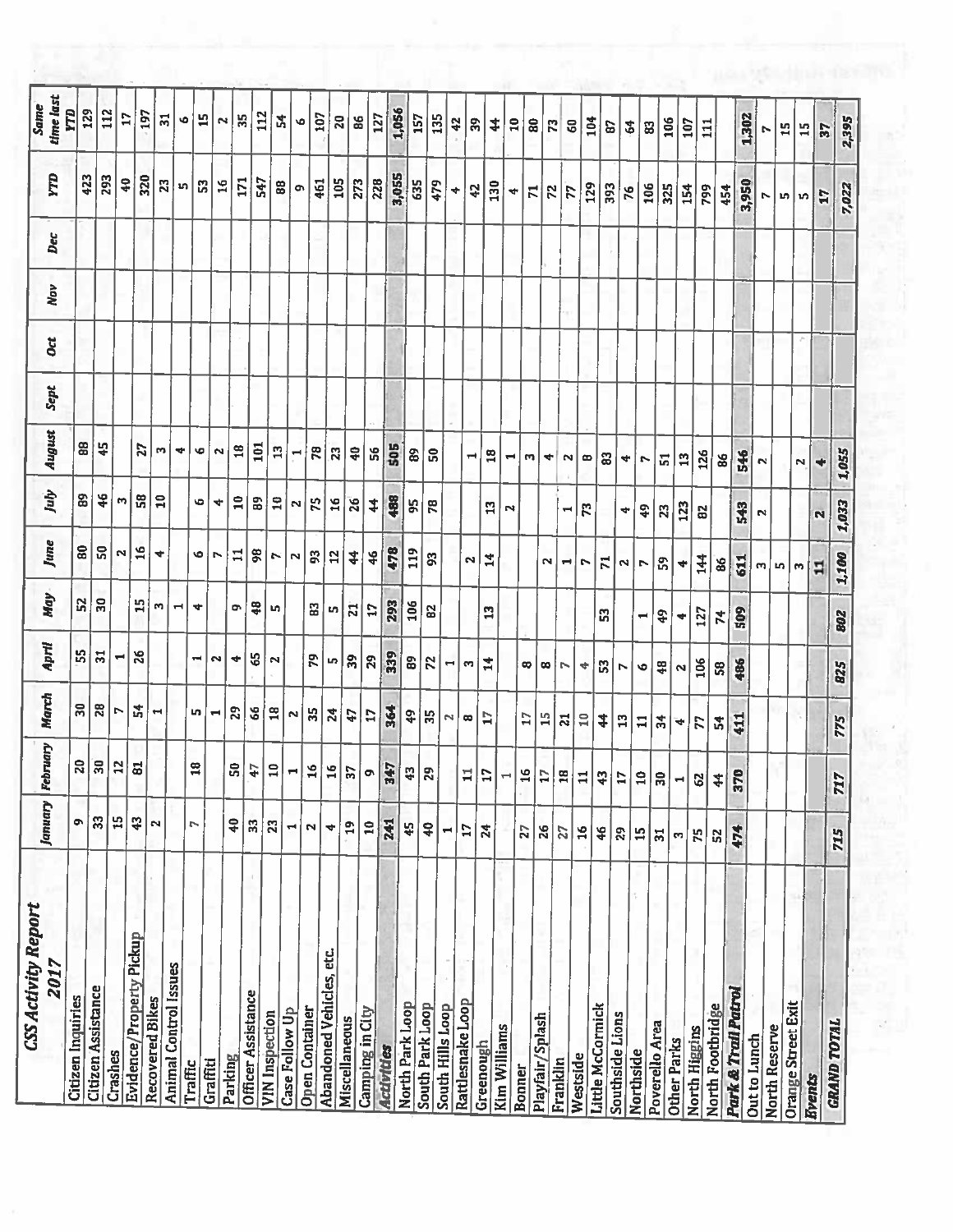| Jan<br>80           |                 | Feb          | Mar                                                                                             | Apr                             | May                   | Jun                                          | Jul <sub>l</sub>                                                                                                                                                                                                                                                                                                    | <b>Bny</b>       | Sept      | Oct       | Nov       | Dec       | Y-T-D                                               | <b>Same time</b><br>last YTD                                                                                                                                                                                                                                                                                                                                                                                                                        |
|---------------------|-----------------|--------------|-------------------------------------------------------------------------------------------------|---------------------------------|-----------------------|----------------------------------------------|---------------------------------------------------------------------------------------------------------------------------------------------------------------------------------------------------------------------------------------------------------------------------------------------------------------------|------------------|-----------|-----------|-----------|-----------|-----------------------------------------------------|-----------------------------------------------------------------------------------------------------------------------------------------------------------------------------------------------------------------------------------------------------------------------------------------------------------------------------------------------------------------------------------------------------------------------------------------------------|
|                     | 하비              | 있는           | 의기~                                                                                             | 있다                              | $ \mathfrak{F} $ ္ကို | $\frac{2}{32}$                               | $\frac{1}{2}$ $\frac{1}{2}$ $\frac{1}{2}$ $\frac{1}{2}$                                                                                                                                                                                                                                                             | $\frac{12}{100}$ |           |           |           |           | $ \frac{26}{36} $ $\frac{26}{36} $ $\frac{26}{36} $ | 1850                                                                                                                                                                                                                                                                                                                                                                                                                                                |
|                     |                 |              |                                                                                                 |                                 |                       |                                              |                                                                                                                                                                                                                                                                                                                     |                  |           |           |           |           |                                                     | 491                                                                                                                                                                                                                                                                                                                                                                                                                                                 |
| $N$ $\vert$ $\vert$ |                 | N,           |                                                                                                 |                                 |                       | 5                                            |                                                                                                                                                                                                                                                                                                                     |                  |           |           |           |           |                                                     | $\overline{25}$                                                                                                                                                                                                                                                                                                                                                                                                                                     |
|                     |                 |              |                                                                                                 |                                 |                       |                                              |                                                                                                                                                                                                                                                                                                                     |                  |           |           |           |           |                                                     |                                                                                                                                                                                                                                                                                                                                                                                                                                                     |
| ٠                   |                 |              | ᆔᆔ                                                                                              | $\frac{1}{2}$ and $\frac{1}{2}$ | ื่ ื่∞ ๓ ฏ            |                                              | $ $ 니스 $ E $                                                                                                                                                                                                                                                                                                        | $\frac{4}{3}$    |           |           |           |           |                                                     | 487                                                                                                                                                                                                                                                                                                                                                                                                                                                 |
|                     |                 |              |                                                                                                 |                                 |                       | $+  \omega  $ 있니잉 이 니 이                      |                                                                                                                                                                                                                                                                                                                     |                  |           |           |           |           |                                                     |                                                                                                                                                                                                                                                                                                                                                                                                                                                     |
| <b>O</b>            |                 |              | H                                                                                               |                                 |                       |                                              | 5                                                                                                                                                                                                                                                                                                                   | ÷۱               |           |           |           |           |                                                     | $* \frac{1}{2} \frac{1}{2} \frac{1}{2} \cdot \frac{1}{2} \cdot \frac{1}{2} \cdot \frac{1}{2} \cdot \frac{1}{2} \cdot \frac{1}{2} \cdot \frac{1}{2} \cdot \frac{1}{2} \cdot \frac{1}{2} \cdot \frac{1}{2} \cdot \frac{1}{2} \cdot \frac{1}{2} \cdot \frac{1}{2} \cdot \frac{1}{2} \cdot \frac{1}{2} \cdot \frac{1}{2} \cdot \frac{1}{2} \cdot \frac{1}{2} \cdot \frac{1}{2} \cdot \frac{1}{2} \cdot \frac{1}{2} \cdot \frac{1}{2} \cdot \frac{1}{2}$ |
|                     |                 | N H          | [북                                                                                              | Nm                              | $\frac{1}{2}$         |                                              |                                                                                                                                                                                                                                                                                                                     |                  |           |           |           |           |                                                     |                                                                                                                                                                                                                                                                                                                                                                                                                                                     |
|                     |                 |              | $\blacktriangleright$                                                                           |                                 |                       |                                              | $ \Psi  \rightarrow$                                                                                                                                                                                                                                                                                                | $+1m$            |           |           |           |           |                                                     |                                                                                                                                                                                                                                                                                                                                                                                                                                                     |
|                     |                 |              |                                                                                                 |                                 |                       |                                              |                                                                                                                                                                                                                                                                                                                     |                  |           |           |           |           |                                                     |                                                                                                                                                                                                                                                                                                                                                                                                                                                     |
|                     | $\blacksquare$  |              |                                                                                                 |                                 |                       |                                              |                                                                                                                                                                                                                                                                                                                     |                  |           |           |           |           |                                                     |                                                                                                                                                                                                                                                                                                                                                                                                                                                     |
|                     |                 |              | $\alpha \omega $ വ                                                                              |                                 | 이러브                   |                                              |                                                                                                                                                                                                                                                                                                                     | ᆔᅐ               |           |           |           |           |                                                     |                                                                                                                                                                                                                                                                                                                                                                                                                                                     |
|                     |                 |              |                                                                                                 |                                 |                       | ч                                            | ᅴᄵᆡᅇᆡᅕᅴ                                                                                                                                                                                                                                                                                                             |                  |           |           |           |           |                                                     |                                                                                                                                                                                                                                                                                                                                                                                                                                                     |
|                     |                 |              |                                                                                                 |                                 |                       |                                              |                                                                                                                                                                                                                                                                                                                     |                  |           |           |           |           |                                                     |                                                                                                                                                                                                                                                                                                                                                                                                                                                     |
|                     |                 | $\mathbf{N}$ |                                                                                                 | 5                               | 25                    | 26                                           |                                                                                                                                                                                                                                                                                                                     | $\overline{19}$  |           |           |           |           |                                                     |                                                                                                                                                                                                                                                                                                                                                                                                                                                     |
|                     |                 |              | $\frac{1}{2}$  ក                                                                                |                                 |                       | $\omega$                                     | $\overline{\phantom{1}}$                                                                                                                                                                                                                                                                                            |                  |           |           |           |           |                                                     |                                                                                                                                                                                                                                                                                                                                                                                                                                                     |
|                     |                 |              |                                                                                                 |                                 |                       |                                              |                                                                                                                                                                                                                                                                                                                     | 리코               |           |           |           |           |                                                     | $\frac{69}{5}$                                                                                                                                                                                                                                                                                                                                                                                                                                      |
|                     |                 |              | ᆋ                                                                                               | н                               |                       | $H\vert N$                                   | ᆋ<br>⊢                                                                                                                                                                                                                                                                                                              |                  |           |           |           |           |                                                     |                                                                                                                                                                                                                                                                                                                                                                                                                                                     |
|                     |                 |              |                                                                                                 | $\blacktriangleright$           |                       |                                              |                                                                                                                                                                                                                                                                                                                     | ÷                |           |           |           |           |                                                     |                                                                                                                                                                                                                                                                                                                                                                                                                                                     |
|                     |                 |              |                                                                                                 |                                 |                       |                                              |                                                                                                                                                                                                                                                                                                                     |                  |           |           |           |           |                                                     | $m -$                                                                                                                                                                                                                                                                                                                                                                                                                                               |
|                     |                 |              |                                                                                                 |                                 | $\mathbf{\mathbf{t}}$ | $\sim$                                       |                                                                                                                                                                                                                                                                                                                     |                  |           |           |           |           |                                                     |                                                                                                                                                                                                                                                                                                                                                                                                                                                     |
|                     | $\mathbf{a}$    |              | $\mathbf{a}$                                                                                    |                                 |                       |                                              |                                                                                                                                                                                                                                                                                                                     |                  |           |           |           |           |                                                     |                                                                                                                                                                                                                                                                                                                                                                                                                                                     |
|                     |                 |              |                                                                                                 | ㅋ  ㅋ                            | $ N $ $ N $           | $\mathbf{z}$                                 |                                                                                                                                                                                                                                                                                                                     | r                |           |           |           |           |                                                     |                                                                                                                                                                                                                                                                                                                                                                                                                                                     |
|                     |                 |              |                                                                                                 |                                 |                       | $\blacksquare$                               | $\blacksquare$                                                                                                                                                                                                                                                                                                      | $\mathbf{N}$     |           |           |           |           |                                                     | $327 + 23 - 4$                                                                                                                                                                                                                                                                                                                                                                                                                                      |
|                     |                 |              |                                                                                                 |                                 |                       |                                              |                                                                                                                                                                                                                                                                                                                     | ᆋ                |           |           |           |           |                                                     |                                                                                                                                                                                                                                                                                                                                                                                                                                                     |
|                     |                 | <b>- 10</b>  |                                                                                                 | ⇥                               |                       | $\left  \frac{1}{200} \right $               | ∣ო∥≌                                                                                                                                                                                                                                                                                                                | 유                |           |           |           |           |                                                     |                                                                                                                                                                                                                                                                                                                                                                                                                                                     |
|                     |                 |              |                                                                                                 |                                 |                       |                                              |                                                                                                                                                                                                                                                                                                                     |                  |           |           |           |           |                                                     |                                                                                                                                                                                                                                                                                                                                                                                                                                                     |
|                     | $m1$ $m1$       |              | ഗ $ N $ പ                                                                                       | H[m]                            | 하하하하다                 | ທ $\vert$ ၈ $\vert$ က $\vert$ $\mathfrak{A}$ | ō                                                                                                                                                                                                                                                                                                                   | $ a $ 4 $ w $ 00 |           |           |           |           |                                                     |                                                                                                                                                                                                                                                                                                                                                                                                                                                     |
|                     |                 | H N R        | ∣n.                                                                                             | ٠I                              |                       |                                              | $\vert \sharp \vert$                                                                                                                                                                                                                                                                                                |                  |           |           |           |           |                                                     |                                                                                                                                                                                                                                                                                                                                                                                                                                                     |
|                     |                 |              | 13                                                                                              | $\bullet$                       |                       |                                              | 26                                                                                                                                                                                                                                                                                                                  |                  |           |           |           |           | $\overline{\mathbf{g}}$                             |                                                                                                                                                                                                                                                                                                                                                                                                                                                     |
|                     |                 |              |                                                                                                 |                                 |                       |                                              |                                                                                                                                                                                                                                                                                                                     |                  |           |           |           |           |                                                     |                                                                                                                                                                                                                                                                                                                                                                                                                                                     |
| m                   |                 |              | $\frac{4}{3}$                                                                                   |                                 |                       |                                              |                                                                                                                                                                                                                                                                                                                     |                  |           |           |           |           |                                                     |                                                                                                                                                                                                                                                                                                                                                                                                                                                     |
|                     |                 | 회의           |                                                                                                 | 히라리                             |                       |                                              | $\frac{1}{2}$ $\frac{1}{2}$ $\frac{1}{2}$ $\frac{1}{2}$ $\frac{1}{2}$ $\frac{1}{2}$ $\frac{1}{2}$ $\frac{1}{2}$ $\frac{1}{2}$ $\frac{1}{2}$ $\frac{1}{2}$ $\frac{1}{2}$ $\frac{1}{2}$ $\frac{1}{2}$ $\frac{1}{2}$ $\frac{1}{2}$ $\frac{1}{2}$ $\frac{1}{2}$ $\frac{1}{2}$ $\frac{1}{2}$ $\frac{1}{2}$ $\frac{1}{2}$ | S S 2 S S P S    |           |           |           |           |                                                     |                                                                                                                                                                                                                                                                                                                                                                                                                                                     |
|                     |                 |              | $\frac{1}{2}$                                                                                   |                                 |                       |                                              |                                                                                                                                                                                                                                                                                                                     |                  |           |           |           |           |                                                     | 47                                                                                                                                                                                                                                                                                                                                                                                                                                                  |
|                     |                 | ⊣            |                                                                                                 |                                 |                       |                                              |                                                                                                                                                                                                                                                                                                                     |                  |           |           |           |           |                                                     |                                                                                                                                                                                                                                                                                                                                                                                                                                                     |
| N                   |                 |              |                                                                                                 |                                 |                       |                                              |                                                                                                                                                                                                                                                                                                                     |                  |           |           |           |           |                                                     |                                                                                                                                                                                                                                                                                                                                                                                                                                                     |
|                     |                 | ~ ~ 읽出~      | $\left  \mathbf{c} \right $ ها                                                                  |                                 |                       |                                              |                                                                                                                                                                                                                                                                                                                     |                  |           |           |           |           |                                                     | 284<br>143<br>258                                                                                                                                                                                                                                                                                                                                                                                                                                   |
| $\triangleright$    |                 |              |                                                                                                 |                                 |                       |                                              |                                                                                                                                                                                                                                                                                                                     |                  |           |           |           |           |                                                     |                                                                                                                                                                                                                                                                                                                                                                                                                                                     |
|                     |                 |              |                                                                                                 |                                 |                       |                                              |                                                                                                                                                                                                                                                                                                                     | ന $ \sigma $     |           |           |           |           |                                                     |                                                                                                                                                                                                                                                                                                                                                                                                                                                     |
|                     |                 |              | [                                                                                               |                                 |                       |                                              | $ \mathbf{a} $                                                                                                                                                                                                                                                                                                      |                  |           |           |           |           |                                                     |                                                                                                                                                                                                                                                                                                                                                                                                                                                     |
|                     |                 |              |                                                                                                 |                                 |                       | 뇌리히                                          | ∞∥ဒ္ပ္ကုဗ္                                                                                                                                                                                                                                                                                                          | $+ 5$            |           |           |           |           |                                                     |                                                                                                                                                                                                                                                                                                                                                                                                                                                     |
|                     |                 | $ -+ $       |                                                                                                 |                                 |                       |                                              |                                                                                                                                                                                                                                                                                                                     |                  |           |           |           |           |                                                     | 69                                                                                                                                                                                                                                                                                                                                                                                                                                                  |
|                     | $\frac{9}{1}$   |              | $\big \circ $ 디 $\big $ 디 $\big \circ\big $ 리 $\big $ 리 $\big $ 리 $\big $ 리 $\big $ 리 $\big $ 리 |                                 |                       | နွ                                           |                                                                                                                                                                                                                                                                                                                     | $\mathbb{S}^3$   |           |           |           |           |                                                     | 229                                                                                                                                                                                                                                                                                                                                                                                                                                                 |
|                     |                 |              |                                                                                                 |                                 |                       |                                              |                                                                                                                                                                                                                                                                                                                     |                  |           |           |           |           |                                                     |                                                                                                                                                                                                                                                                                                                                                                                                                                                     |
|                     |                 | $\Omega$     |                                                                                                 |                                 |                       |                                              |                                                                                                                                                                                                                                                                                                                     |                  |           |           |           |           |                                                     |                                                                                                                                                                                                                                                                                                                                                                                                                                                     |
|                     |                 |              |                                                                                                 |                                 |                       | $ \mathfrak{B} \mathfrak{B} $ စ $ $          | 부부의                                                                                                                                                                                                                                                                                                                 | $ z _{2}$        |           |           |           |           |                                                     |                                                                                                                                                                                                                                                                                                                                                                                                                                                     |
|                     |                 | 니부           |                                                                                                 |                                 |                       |                                              |                                                                                                                                                                                                                                                                                                                     |                  |           |           |           |           | $\frac{9}{7}$                                       |                                                                                                                                                                                                                                                                                                                                                                                                                                                     |
|                     | $\frac{20}{10}$ |              |                                                                                                 |                                 |                       | $\frac{65}{4}$                               | 535                                                                                                                                                                                                                                                                                                                 | $\frac{1}{2}$    |           |           |           |           | <u>1585</u><br>6198                                 | <b>Z632</b><br>6710                                                                                                                                                                                                                                                                                                                                                                                                                                 |
|                     |                 | 165          |                                                                                                 |                                 | 528                   | 1917                                         | 1672                                                                                                                                                                                                                                                                                                                | 1253             | $\bullet$ | $\bullet$ | $\bullet$ | $\bullet$ |                                                     |                                                                                                                                                                                                                                                                                                                                                                                                                                                     |

 $\sim$